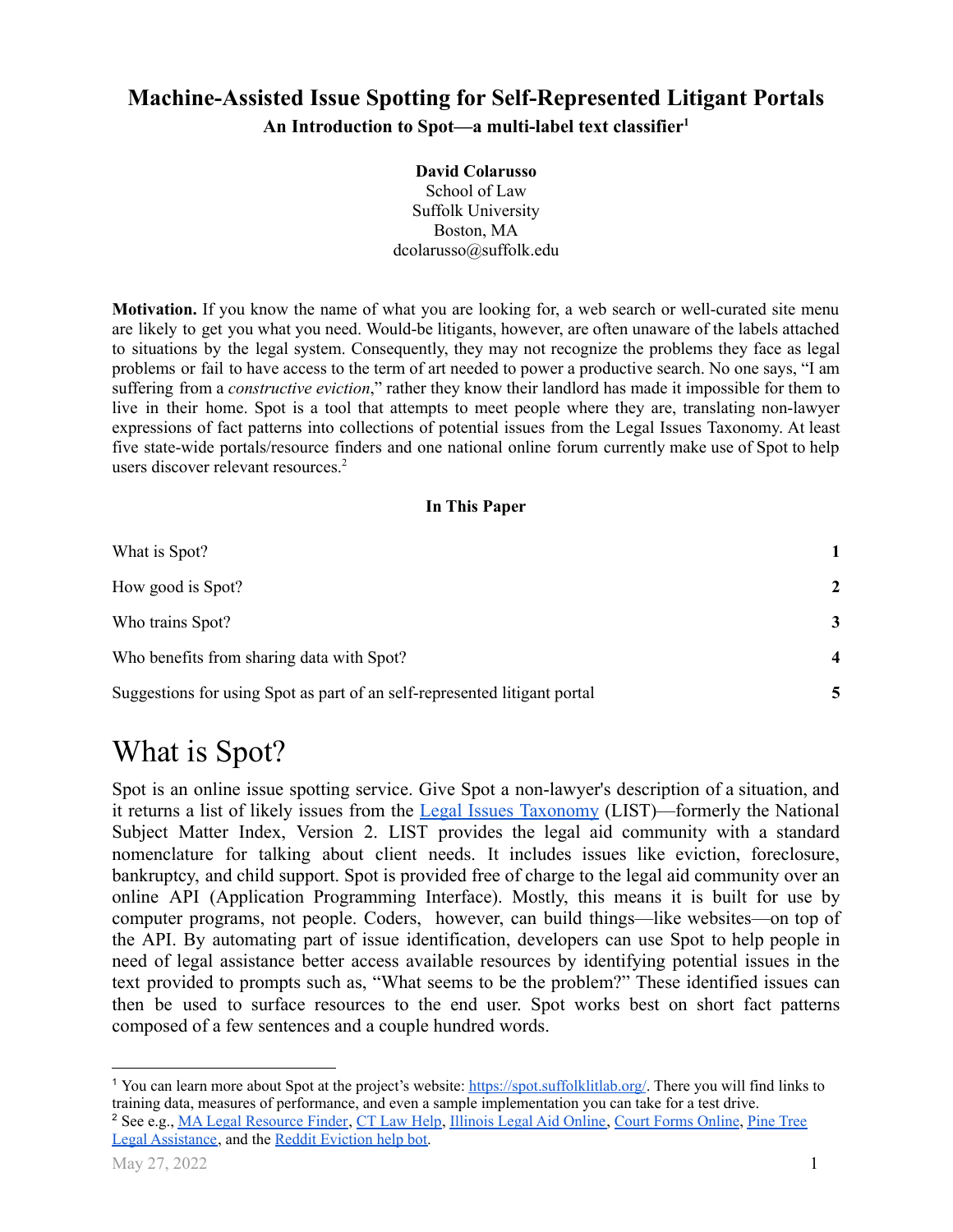For example, provided with "The heat and water in my apartment aren't working," Spot will return a number of possible LIST issues along with statements about how sure it is they are present. For the above text, it thinks the most likely issue is LIST issue HO-05-00-00-00 (Problems with living conditions), putting the odds of that issue being present at 91%, with lower and upper bounds of 0.62 and 0.93 respectively.

It is worth noting that the LIST issues Spot returns are not *legal issues* in the sense they may not necessarily have legal remedies. Rather, they are *issues* in the colloquial sense, more akin to what an attorney would call a fact pattern. For example, a particular set of facts, as described in a text, may return a *housing issue* independent from the availability of remedies. That is, it can tell you a text is likely talking about "living conditions" but not whether the text implicates a particular remedy as the answer to this question could differ from jurisdiction to jurisdiction.

Additionally, Spot is what is commonly called a [multi-label](https://en.wikipedia.org/wiki/Multi-label_classification) classifier, not a [multiclass](https://en.wikipedia.org/wiki/Multiclass_classification) classifier. Think checkboxes, not radio buttons. With multi-label one assumes that multiple correct answers may exist, whereas multiclass assumes only one correct answer. This means that Spot can pick up on a constellation of co-occurring issues, a must when dealing with short narrative descriptions.

## <span id="page-1-0"></span>How good is Spot?

That depends on what you're using it for. Think of Spot like a map. It doesn't have resolution down to the inch, but it can still be helpful. Like a map, Spot is a model, and as the George Box quote says, "All models are *wrong*, but some are *useful*." Because it's "wrong," those using Spot should recognize that its output is not the final word, and if they want to know if it's useful, they'll have to ask "compared to what?" That being said, what you probably want to know is, "how wrong is it?"

Unfortunately, you can't just look at Spot's accuracy. To understand why, let's say you want to evaluate an algorithm that predicts if there will be a snow day tomorrow. I have an algorithm with an accuracy of 98%. Impressive right? What if I told you my algorithm was, "always guess" no?" My model is 98% accurate because snow days only happen 2% of the time. To know if my algorithm was any good, you need to know more. So you might ask what percentage of actual snow days did I "catch?" This is something called [recall](https://en.wikipedia.org/wiki/Precision_and_recall#Recall). The answer is 0%. You could also ask how often am I right when I say something is a snow day. This is something called [precision.](https://en.wikipedia.org/wiki/Precision_and_recall#Precision) Since I didn't actually predict any snow days, I can't even calculate this number because I'd have to divide by zero. Either way, these alternative metrics make it clear that my model is no good. And none of that even takes into account that I may have a preference for false positives over false negatives or vice versa. Consider a screening test for some ailment. The idea is that it's one step in a process, a filter used to identify folks for a diagnostic test (i.e., it's not the final word). In such a case you might care more about minimizing false negatives than you do about false positives. The point is, [it's complicated](https://www.codingthelaw.org/Fall_2020/level/4/#intro_vid).

That being said, you can see detailed performance metrics for each of our active labels at [https://spot.suffolklitlab.org/.](https://spot.suffolklitlab.org/) These metrics measure the performance of Spot's classifications against a number of labeled datasets, described below under the heading "Who trains Spot?" The *active labels* qualifier limits our model to only those labels for which we can make predictions better than a coin flip or always guessing yes/no.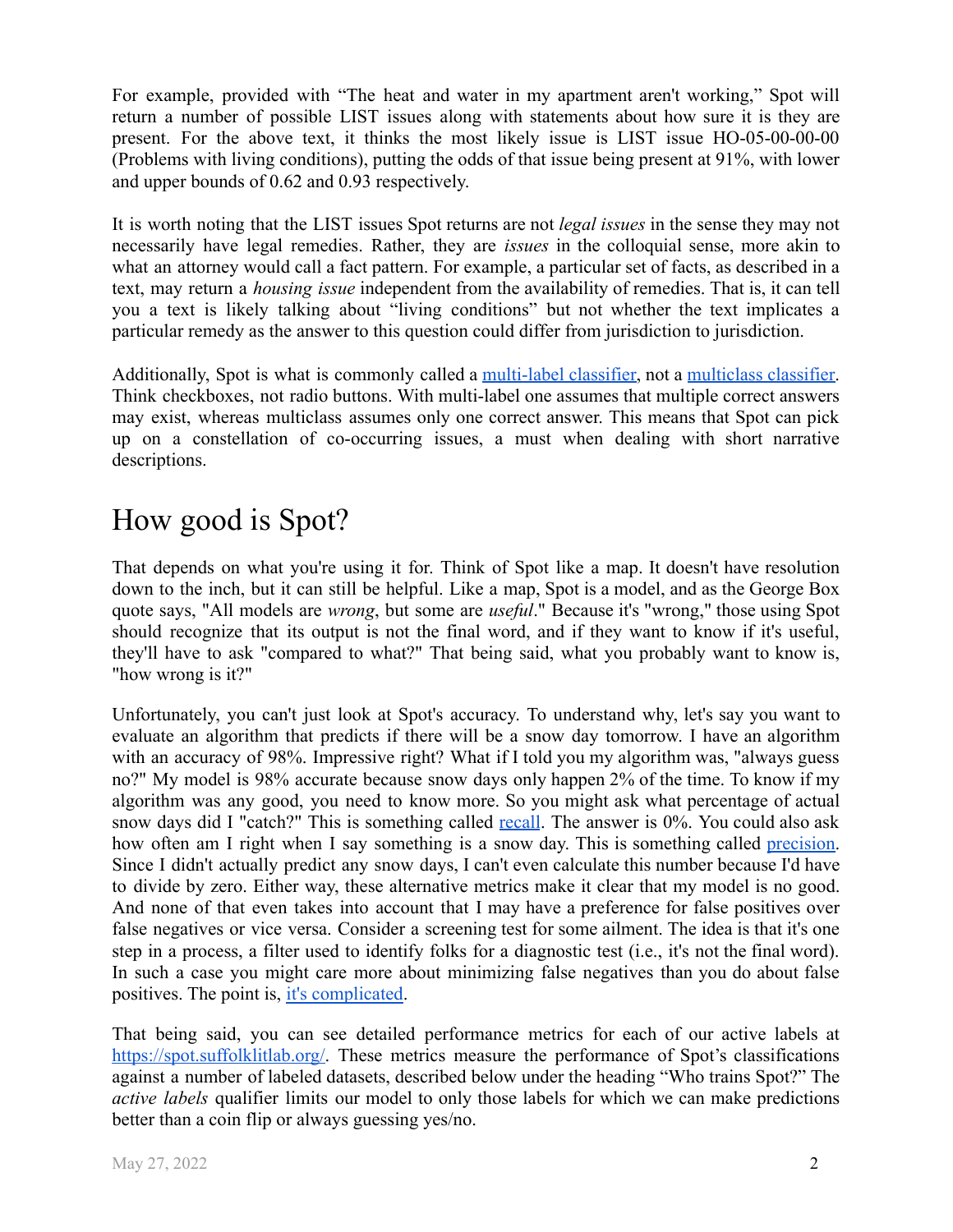Spot currently recognizes 105 active labels. The average weighted<sup>3</sup> accuracy for our active labels is currently 94.0%. For recall, it's 77.0%, and precision is 75.0%.

Those performance metrics, however, are the ones you get if you take the model as predicting the presence of a label when it states there is more than a 50% chance of it being there. If you change the API's cutoff, you can favor recall over precision, or the other way around. So API users should think carefully about their use case and what cutoff is appropriate. Context should inform where one places these cutoffs. What user experience are your users expecting? Is it better to be over inclusive and show more false positives or will this erode user trust? Is the cost of a false negative so high that you want to be over inclusive?

### <span id="page-2-0"></span>Who trains Spot?

Spot has been trained on more than **one million labels**. This data comes from multiple sources, including the crowdsourcing effort [Learned](https://learnedhands.law.stanford.edu/) Hands and individual API users (e.g., legal aid organizations running an online triage tool). These data include people's natural articulations of issues (e.g., "my landlord kicked me out") along with LIST labels indicating what issues might be relevant (e.g., HO-02-00-00-00: Eviction from a home). Spot works by finding patterns in these associations and attempting to match novel texts to what it has seen before. Consequently, high quality labeled data is the bedrock upon which Spot is built, and the accumulation of new data over time works to improve Spot's performance both in accuracy and coverage. Though Spot was originally trained primarily on Learned Hands data, more and more of its training data is now coming from other users. As we grow this community, we grow Spot's ability to recognize diverse statements of issues. For this reason, we ask that users of Spot share their data when possible. We will discuss the two main sources of training data below—*Learned Hands* and *User-Derived Data*.

### **Learned Hands Data.**

Spot builds upon data from the [Learned](https://learnedhands.law.stanford.edu/) Hands online game, a partnership between the LIT Lab and Stanford's Legal [Design](https://law.stanford.edu/organizations/pages/legal-design-lab/) Lab. Learned Hands aims to crowdsource the labeling of laypeople's legal questions for the training of machine learning (ML) classifiers/issue spotters. Labels are drawn from LIST. Currently, this labeling is limited to publicly available historic questions from the r/legaladvice forum on Reddit. See [Stanford](https://www.lawsitesblog.com/2018/10/stanford-suffolk-create-game-help-drive-access-justice.html) and Suffolk Create Game to Help Drive Access [to Justice.](https://www.lawsitesblog.com/2018/10/stanford-suffolk-create-game-help-drive-access-justice.html)

#### **User-Derived Data.**

In addition to the data labeled by Learned Hands, users of the API (those building tools with it) have the option to let Spot forget or remember the content of text shared with it. If Spot is given permission to remember a text, we may use it to improve the issue spotter by having humans perform their own issue spotting and using their insights to retrain the issue spotter.

Institutional users of the APII, like legal aid organizations, may also share information about a user's actions after seeing results from Spot. This can provide information about whether or not Spot was correct.

Additionally, institutional users may choose to share bundled historic data with Spot (e.g., previously collected data from a website chatbot or webform). By labeling this data before

<sup>3</sup> Values are weighted based on the number of affirmative examples for each issue in our dataset.  $\text{May } 27, 2022$  3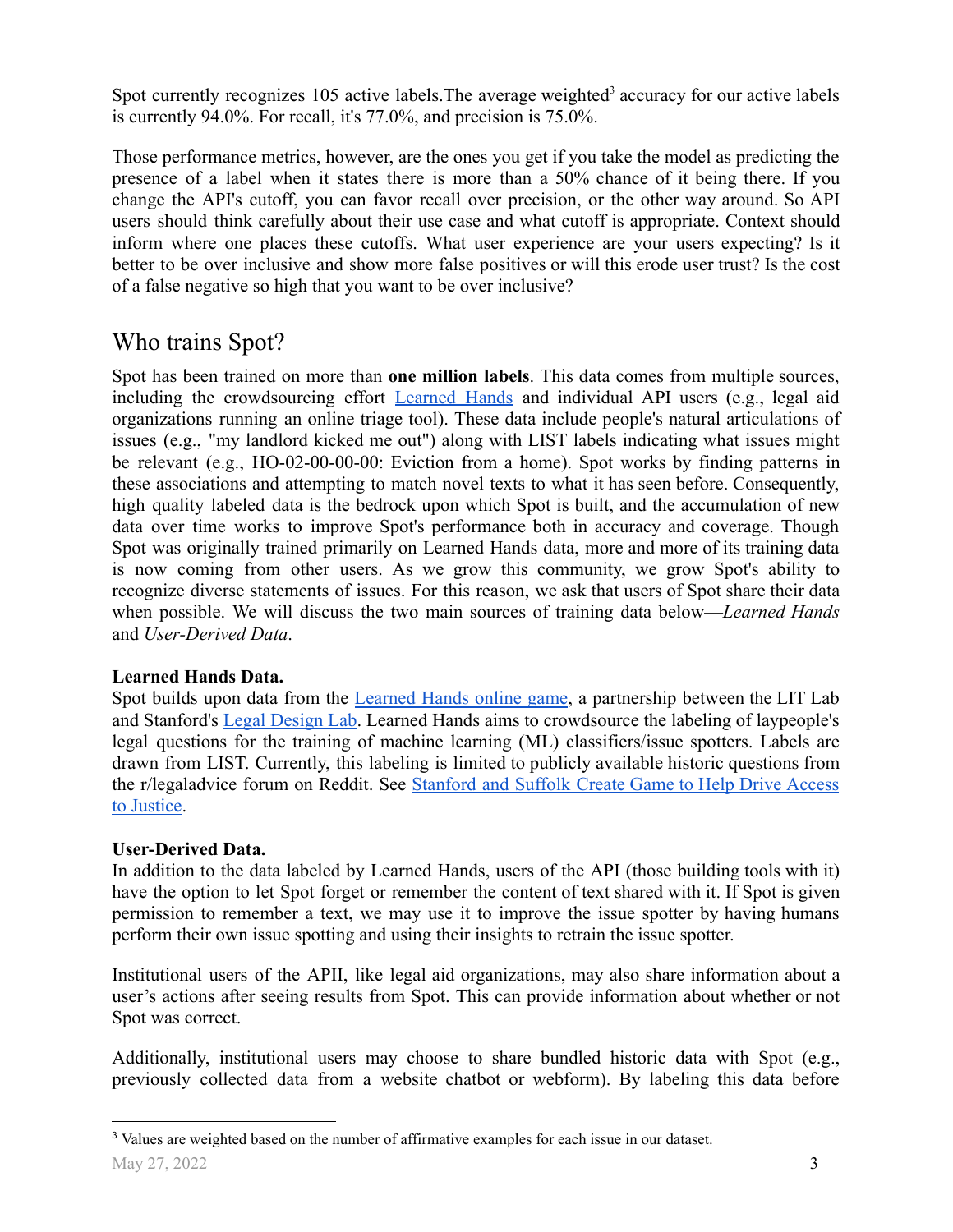sharing, they can provide valuable training material to make Spot more responsive to their client base.

#### **What are the costs and benefits of letting Spot remember user data?**

If Spot is given permission to remember a text, or if a text is shared with our team as part of a bundle, it may be read by people on our team. *We do not sell this data to third parties and only share it with a closed group working on quality control and labeling.* If the text is labeled it may be used to help improve Spot's performance by acting as an example for training of our algorithms. In this way, sharing a text can help others with similar issues by making it easier for Spot to identify issues.

This sharing is really important for populations not represented in the Learned Hands data. Different communities talk about issues in different ways, and in order for Spot to recognize issues in a text, it needs to have seen them talked about in that way before. Consequently, sharing data with Spot is the best way to improve its performance.

#### **How to talk about data sharing**

Developers are encouraged to consider their use case carefully when deciding how to incorporate end user input regarding the remembering of texts. For most cases it will be prudent to have the end user either opt in or opt out. Rarely is it appropriate to hardcode a universal approach. Given the benefit that accrues to all users when data is shared, an opt out, as opposed to opt in, is encouraged for most use cases. You can find a more nuanced discussion of this on Spot's website.

### <span id="page-3-0"></span>Who benefits from sharing data with Spot?

Spot's long-term success is dependent on the creation of a virtuous cycle. That is, having it learn from the people it is helping so it may better help those facing similar issues in the future. Such continuous improvement relies on the creators of tools built on Spot and their end-user sharing data with Spot. Their willingness to share depends on them trusting Spot with their data. To help earn and maintain that trust, we plan to use trust law to make sure that the creators of tools based on Spot owe their users a legally enforceable duty. A limitation of traditional software licensing is that it creates duties only between parties to the license (e.g., the software author and those using it to deliver some service). By placing the fruits of Spot in trust, making those who build tools around them trustees, and defining end-users as beneficiaries, we can ensure that users are owed a duty and given a true say in how Spot is used.

Machine learning tools such as Spot derive much of their value from broad community involvement while impacting these same communities through their use. We have chosen a trust structure in part because of its ability to create enforceable responsibilities to this broader community. The Spot Click-Trust is an attempt to maximize access to, and so the reach of, Spot while including constraints necessary to obtain buy-in from data contributors that Spot depends on for continued improvement.

Consider that Spot can only recognize a statement of an issue that resembles those it has seen before. If Spot's training data is sourced from one population and used on a different one, there will be differences in how each group talks about issues, affecting Spot's ability to identify them. Additionally, different populations may experience issues at different rates, skewing their prevalence in training data. Our best defense against such bias is to make sure that we are using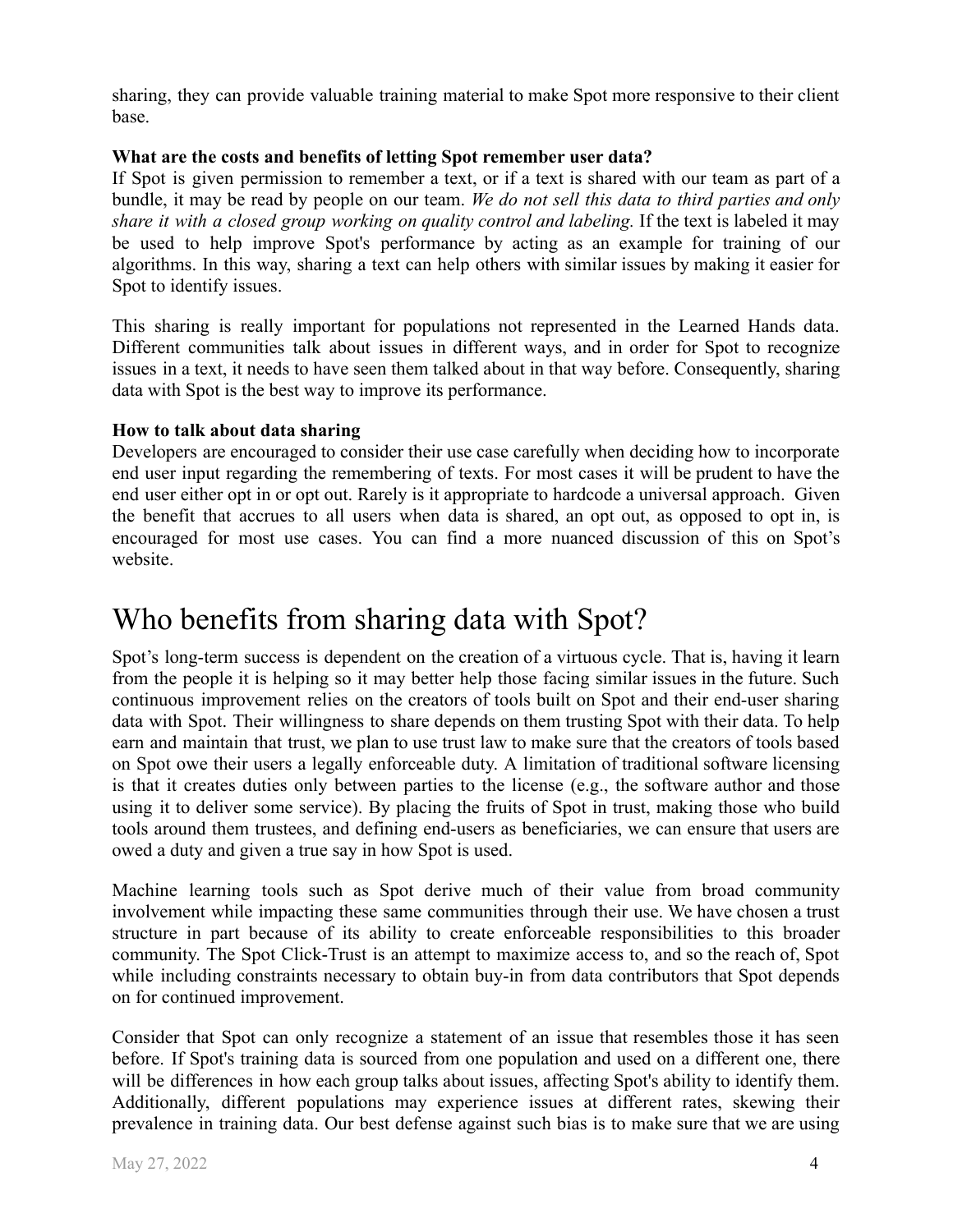data from the populations we aim to serve. One way to do this is to create the virtuous cycle envisioned above, having users share data with Spot for future training. Such data sharing, however, is not always appropriate, and when appropriate, the choice to share such data should be based on trust. That is, those providing data to train Spot should be able to trust that their data will be used in a manner they support.

Such trust requires an understanding of how Spot will be used. It requires an understanding of what uses are permitted, what uses are prohibited, and how violations of expectations will be addressed. The Spot Click-Trust is the product of many conversations with stakeholders facilitated in large part by Duke Law's Digital [Governance](https://digitalgovernance.studio/) Design Studio which also proved invaluable in helping to draft the current trust language. A copy of the trust and more discussion will be available on the Spot website in June 2022. In short, it provides an assurance, with the enforcement mechanisms of trust law, that improvements derived from shared data will accrue only to API users working in the furtherance of access to justice and in the interest of those providing that data.

## <span id="page-4-0"></span>Suggestions for using Spot as part of an self-represented litigant portal

As discussed above, the utility of a tool is measured in comparison to the alternatives. One must always ask, "compared to what?" Keyword search and well-curated menus are powerful tools, and Spot is not positioned to replace these, esp. given that such tools are expected by users visiting a modern website. Spot is useful in helping users discover what it is they need when they don't know the correct term of art to make use of such tools. Consequently, the use of Spot should be approached with a "yes, and" framing. This could look something like the landing pages of the MA Legal [Resource](https://masslrf.org/en/triage/info) Finder where a text prompt feeding into Spot is presented alongside a standard menu of topics. This allows users to enter a description of their issue or pick directly from the menu.

An improvement on the standard menu in cases where the proper term of art may not be known by the user is the decision tree. Consider a scenario where the menu on the landing page contains general topics like *housing*, and *consumer debt*. Once a user clicks on a high-level topic, they are presented with a set of questions designed to get at their specific needs. Each question in such a decision tree leads the user on a journey to a specific need. Of course, such journeys can be long and winding. Here Spot provides an assist to the user. If the final destination for each path in the tree along with each node, fork in the tree, is associated with a LIST item, Spot's predictions can be used to jump users down the decision tree. That is, instead of a user working through a decision tree, a user can answer a prompt in natural language, and based on that answer, they could be brought as close to the final decision as warranted by the confidence of Spot's predictions.

The above behavior describes at least four live Spot implementations. These include the MA Legal Resource finder along with tools from CT Law [Help](https://ctlawhelp.org/en/legal-help), [Illinois](https://www.illinoislegalaid.org/get-legal-help) Legal Aid Online, and [Pine](https://ptla.org/find-legal-help) Tree Legal [Assistance.](https://ptla.org/find-legal-help) At this time, these sites are not using Spot to jump very deeply into their decision trees. As Spot improves, however, this option will become more and more viable. In fact, the current implementations are actually helping to bring this vision into reality because most of them are sharing information about the final destination of users with Spot. This allows